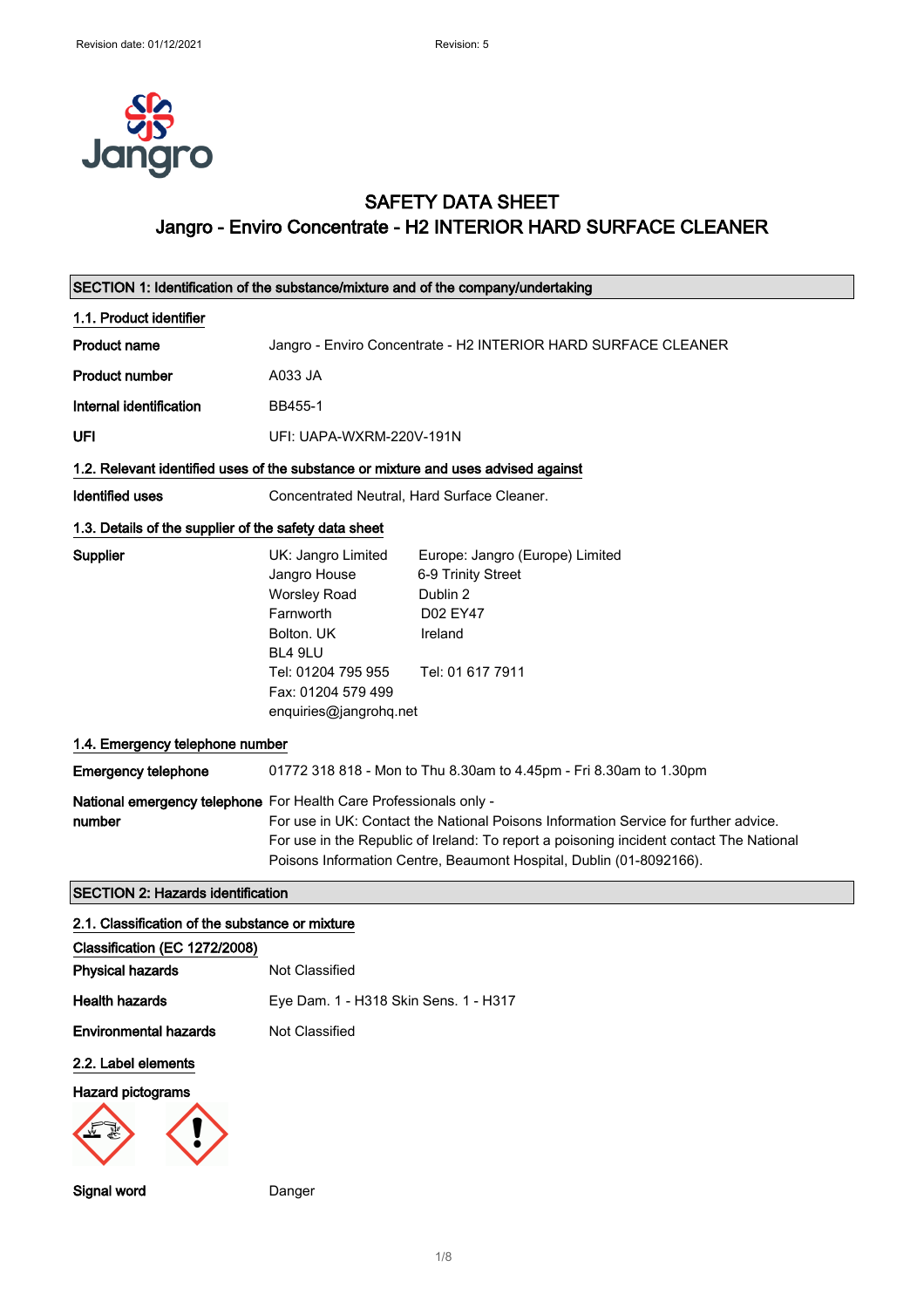| <b>Hazard statements</b>        | H318 Causes serious eye damage.                                                    |  |
|---------------------------------|------------------------------------------------------------------------------------|--|
|                                 | H317 May cause an allergic skin reaction.                                          |  |
| <b>Precautionary statements</b> | P102 Keep out of reach of children.                                                |  |
|                                 | P280 Wear protective gloves/ protective clothing/ eye protection/ face protection. |  |
|                                 | P301 IF SWALLOWED:                                                                 |  |
|                                 | P313 Get medical advice/ attention.                                                |  |
|                                 | P305+P351+P338 IF IN EYES: Rinse cautiously with water for several minutes. Remove |  |
|                                 | contact lenses, if present and easy to do. Continue rinsing.                       |  |
|                                 | P315 Get immediate medical advice/ attention.                                      |  |
|                                 | P302+P352 IF ON SKIN: Wash with plenty of water.                                   |  |
|                                 | P333+P313 If skin irritation or rash occurs: Get medical advice/attention.         |  |
|                                 | P501 Dispose of contents/ container in accordance with local regulations.          |  |
| Contains                        | ALCOHOL (C9-11) ETHOXYLATE, 1,2-BENZISOTHIAZOLIN-3-ONE, (Z)-3-METHYL-5-            |  |
|                                 | PHENYLPENT-2-ENENITRILE                                                            |  |

#### 2.3. Other hazards

This product does not contain any substances classified as PBT or vPvB.

#### SECTION 3: Composition/information on ingredients

#### 3.2. Mixtures

### SODIUM (C12-14) ALKYL ETHOXY SULPHATE 5-10%

CAS number: 68891-38-3 EC number: 500-234-8 REACH registration number: 01- 2119488639-16-0020

Spec Conc Limits :- Eye Dam. 1 (H318) >=30%, Eye Irrit. 2 (H319) >10% <30%, NC (Not Classified) <=10%

#### **Classification**

Skin Irrit. 2 - H315 Eye Dam. 1 - H318 Aquatic Chronic 3 - H412

#### ALCOHOL (C9-11) ETHOXYLATE 3-5%

CAS number: 68439-46-3

Alternative CAS Nos 160875-66-1, 68439-45-2

#### Classification

Acute Tox. 4 - H302 Eye Dam. 1 - H318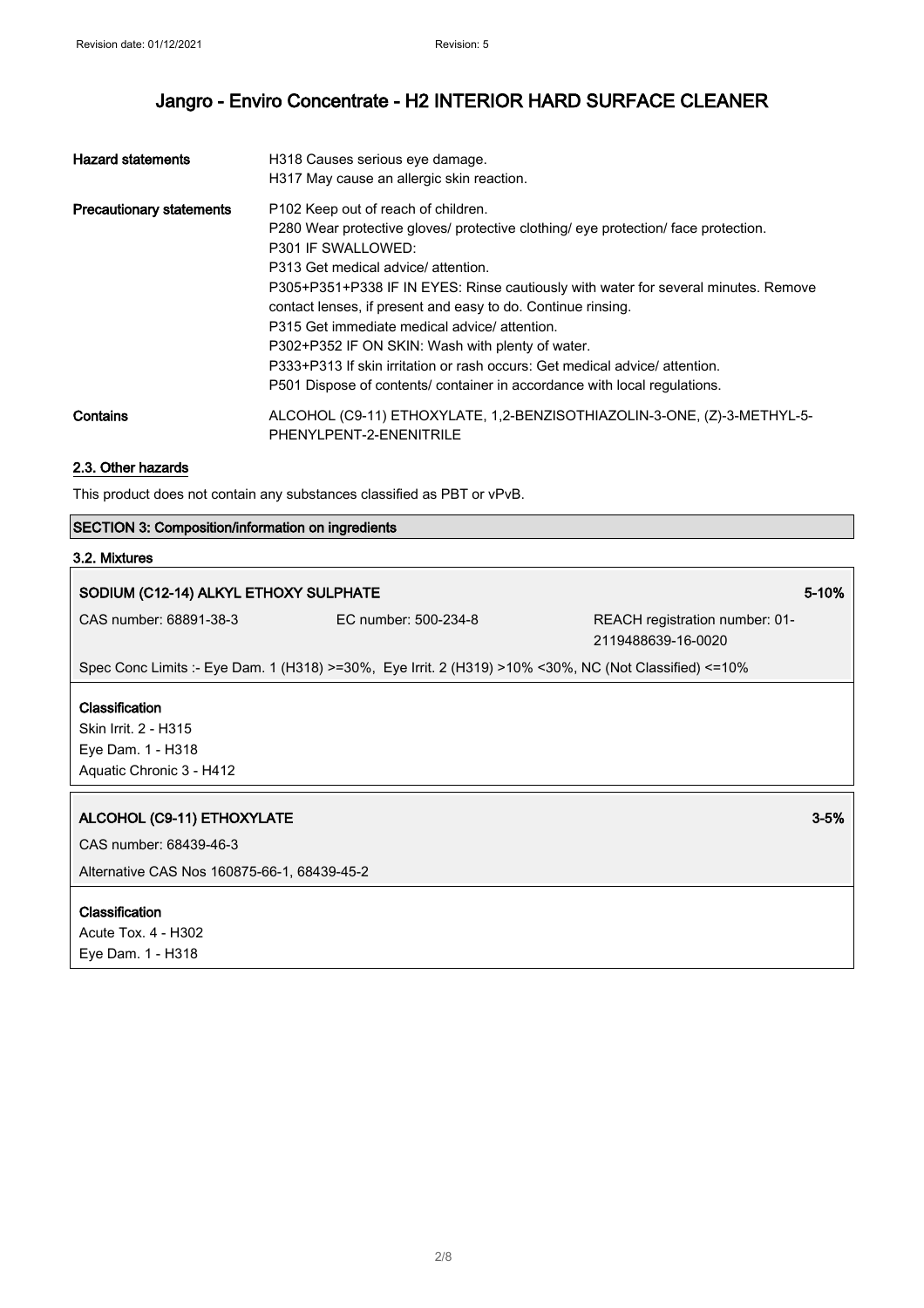# 1,2-BENZISOTHIAZOLIN-3-ONE 0.1-1% CAS number: 2634-33-5 EC number: 220-120-9 M factor (Acute) = 1 Spec Conc Limits :- Skin Sens. 1; H317 ≥ 0.05% EUH208 ≥ 0.005% Classification Acute Tox. 4 - H302 Skin Irrit. 2 - H315 Eye Dam. 1 - H318 Skin Sens. 1 - H317 Aquatic Acute 1 - H400 Aquatic Chronic 2 - H411 5-CHLORO-2-METHYL-2H-ISOTHIAZOL-3-ONE [CMIT] <0.1% CAS number: 26172-55-4  $M$  factor (Acute) = 100  $M$  factor (Chronic) = 100 Spec Conc Limits :- Skin Corr. 1B (H314) ≥ 0.6%, Skin Irrit. 2 (H315) >0.06% < 0.6%, Eye Irr 2 (H319) >0.06 < 0.6%, Skin Sen 1 (H317) ≥ 0.0015%, EUH208 ≥ 0.00015% Classification Acute Tox. 3 - H301 Acute Tox. 2 - H310 Acute Tox. 2 - H330 Skin Corr. 1B - H314 Eye Dam. 1 - H318 Skin Sens. 1A - H317 Aquatic Acute 1 - H400 Aquatic Chronic 1 - H410 2-METHYL-2H-ISOTHIAZOL-3-ONE [MIT] <0.1% CAS number: 2682-20-4  $M$  factor (Acute) = 100  $M$  factor (Chronic) = 100 Spec Conc Limits :- Skin Corr. 1B (H314) ≥ 0.6%, Skin Irrit. 2 (H315) >0.06% < 0.6%, Eye Irr 2 (H319) >0.06 < 0.6%, Skin Sen 1 (H317) ≥ 0.0015%, EUH208 ≥ 0.00015% Classification Acute Tox. 3 - H301 Acute Tox. 2 - H310 Acute Tox. 2 - H330 Skin Corr. 1B - H314 Eye Dam. 1 - H318 Skin Sens. 1A - H317 Aquatic Acute 1 - H400 Aquatic Chronic 1 - H410

The Full Text for all R-Phrases and Hazard Statements are Displayed in Section 16.

#### SECTION 4: First aid measures

#### 4.1. Description of first aid measures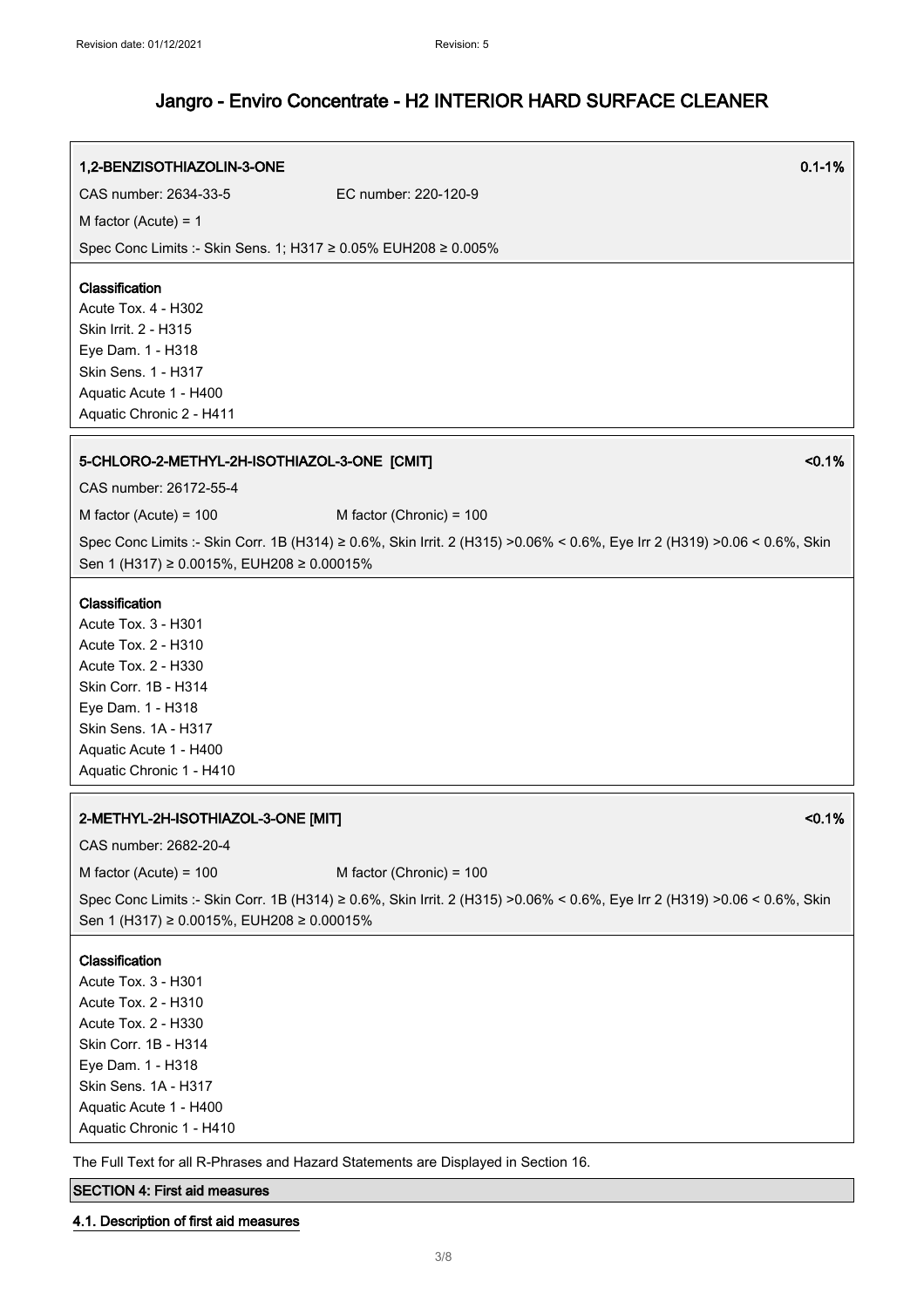| Inhalation                                                                      | Unlikely route of exposure as the product does not contain volatile substances. If spray/mist<br>has been inhaled, proceed as follows. Move affected person to fresh air and keep warm and<br>at rest in a position comfortable for breathing. |  |
|---------------------------------------------------------------------------------|------------------------------------------------------------------------------------------------------------------------------------------------------------------------------------------------------------------------------------------------|--|
| Ingestion                                                                       | Do not induce vomiting. Give plenty of water to drink. Get medical attention.                                                                                                                                                                  |  |
| Skin contact                                                                    | Wash with plenty of water. Get medical attention promptly if symptoms occur after washing.                                                                                                                                                     |  |
| Eye contact                                                                     | Rinse immediately with plenty of water. Remove any contact lenses and open eyelids wide<br>apart. Continue to rinse. Get medical attention immediately.                                                                                        |  |
|                                                                                 | 4.2. Most important symptoms and effects, both acute and delayed                                                                                                                                                                               |  |
| <b>General information</b>                                                      | The severity of the symptoms described will vary dependent on the concentration and the<br>length of exposure.                                                                                                                                 |  |
| <b>Inhalation</b>                                                               | No specific symptoms known.                                                                                                                                                                                                                    |  |
| Ingestion                                                                       | No specific symptoms known. But - May cause discomfort if swallowed.                                                                                                                                                                           |  |
| Skin contact                                                                    | Prolonged skin contact may cause redness and irritation.                                                                                                                                                                                       |  |
| Eye contact                                                                     | Severe irritation, burning and tearing. Prolonged contact causes serious eye and tissue<br>damage.                                                                                                                                             |  |
| 4.3. Indication of any immediate medical attention and special treatment needed |                                                                                                                                                                                                                                                |  |
| Notes for the doctor                                                            | Treat symptomatically.                                                                                                                                                                                                                         |  |
| <b>SECTION 5: Firefighting measures</b>                                         |                                                                                                                                                                                                                                                |  |
| 5.1. Extinguishing media                                                        |                                                                                                                                                                                                                                                |  |
| Suitable extinguishing media                                                    | The product is not flammable. Use fire-extinguishing media suitable for the surrounding fire.                                                                                                                                                  |  |
| 5.2. Special hazards arising from the substance or mixture                      |                                                                                                                                                                                                                                                |  |
| Specific hazards                                                                | Thermal decomposition or combustion products may include the following substances:<br>Irritating gases or vapours.                                                                                                                             |  |
| 5.3. Advice for firefighters                                                    |                                                                                                                                                                                                                                                |  |
| Special protective equipment<br>for firefighters                                | Wear positive-pressure self-contained breathing apparatus (SCBA) and appropriate protective<br>clothing.                                                                                                                                       |  |
| <b>SECTION 6: Accidental release measures</b>                                   |                                                                                                                                                                                                                                                |  |
|                                                                                 | 6.1. Personal precautions, protective equipment and emergency procedures                                                                                                                                                                       |  |
| <b>Personal precautions</b>                                                     | Wear protective clothing, gloves, eye and face protection. For personal protection, see<br>Section 8.                                                                                                                                          |  |
| 6.2. Environmental precautions                                                  |                                                                                                                                                                                                                                                |  |
| <b>Environmental precautions</b>                                                | Spillages or uncontrolled discharges into watercourses must be reported immediately to the<br>Environmental Agency or other appropriate regulatory body.                                                                                       |  |
| 6.3. Methods and material for containment and cleaning up                       |                                                                                                                                                                                                                                                |  |
| Methods for cleaning up                                                         | Small Spillages: Flush away spillage with plenty of water. Large Spillages: Contain and<br>absorb spillage with sand, earth or other non-combustible material. Collect and place in<br>suitable waste disposal containers and seal securely.   |  |
| 6.4. Reference to other sections                                                |                                                                                                                                                                                                                                                |  |
| Reference to other sections                                                     | For personal protection, see Section 8.                                                                                                                                                                                                        |  |
| <b>SECTION 7: Handling and storage</b>                                          |                                                                                                                                                                                                                                                |  |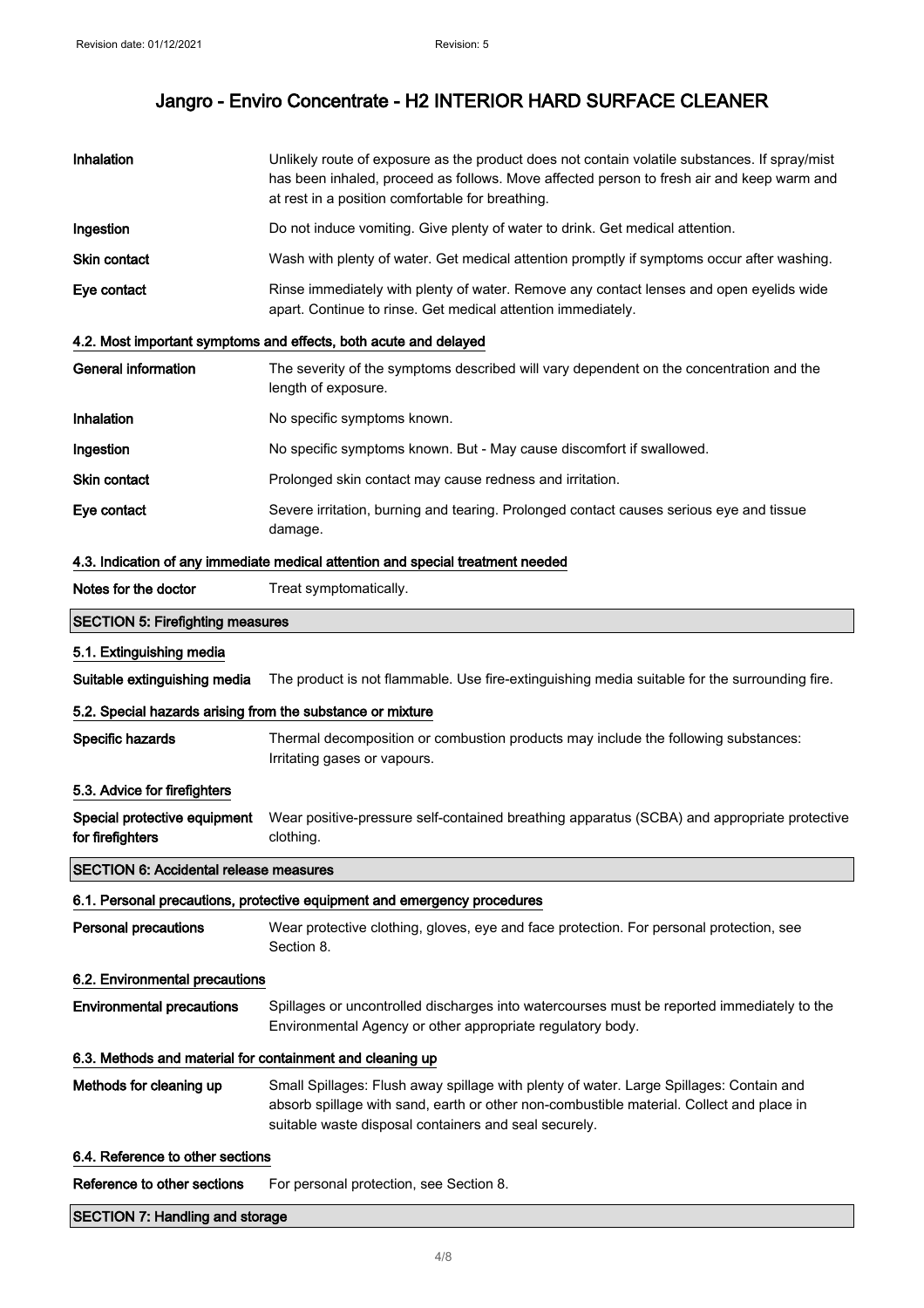| <b>Usage precautions</b>                                          | For handling undiluted product: Wear protective clothing, gloves, eye and face protection.                                             |  |
|-------------------------------------------------------------------|----------------------------------------------------------------------------------------------------------------------------------------|--|
| 7.2. Conditions for safe storage, including any incompatibilities |                                                                                                                                        |  |
| Storage precautions                                               | Keep only in the original container in a cool, well-ventilated place. Store away from the<br>following materials: Oxidising materials. |  |
| 7.3. Specific end use(s)                                          |                                                                                                                                        |  |
| Specific end use(s)                                               | The identified uses for this product are detailed in Section 1.2.                                                                      |  |
| Usage description                                                 | See Product Information Sheet & Label for detailed use of this product.                                                                |  |
| <b>SECTION 8: Exposure controls/Personal protection</b>           |                                                                                                                                        |  |
| 8.1. Control parameters                                           |                                                                                                                                        |  |
| Ingredient comments                                               | No exposure limits known for ingredient(s).                                                                                            |  |
| 8.2. Exposure controls                                            |                                                                                                                                        |  |
| Protective equipment                                              |                                                                                                                                        |  |
|                                                                   |                                                                                                                                        |  |
| Appropriate engineering<br>controls                               | Not applicable.                                                                                                                        |  |
| Eye/face protection                                               | Wear eye protection.                                                                                                                   |  |
| Hand protection                                                   | Wear protective gloves. (Household rubber gloves.)                                                                                     |  |
| Other skin and body<br>protection                                 | Wear appropriate clothing to prevent any possibility of skin contact.                                                                  |  |
| <b>Respiratory protection</b>                                     | Respiratory protection not required.                                                                                                   |  |
| <b>SECTION 9: Physical and chemical properties</b>                |                                                                                                                                        |  |
| 9.1. Information on basic physical and chemical properties        |                                                                                                                                        |  |
| Appearance                                                        | Clear liquid.                                                                                                                          |  |
| Colour                                                            | Dark. Blue.                                                                                                                            |  |
| Odour                                                             | Mineral Spa                                                                                                                            |  |
| pH                                                                | pH (concentrated solution): 6.6                                                                                                        |  |
| <b>Melting point</b>                                              | $-1^{\circ}C$                                                                                                                          |  |
| Initial boiling point and range                                   | 100°C @ 760 mm Hg                                                                                                                      |  |
| Flash point                                                       | Boils without flashing.                                                                                                                |  |
| <b>Relative density</b>                                           | 1.020 @ 20°C                                                                                                                           |  |
| Solubility(ies)                                                   | Soluble in water.                                                                                                                      |  |
| 9.2. Other information                                            |                                                                                                                                        |  |
| Other information                                                 | None.                                                                                                                                  |  |
| <b>SECTION 10: Stability and reactivity</b>                       |                                                                                                                                        |  |

#### 7.1. Precautions for safe handling

10.1. Reactivity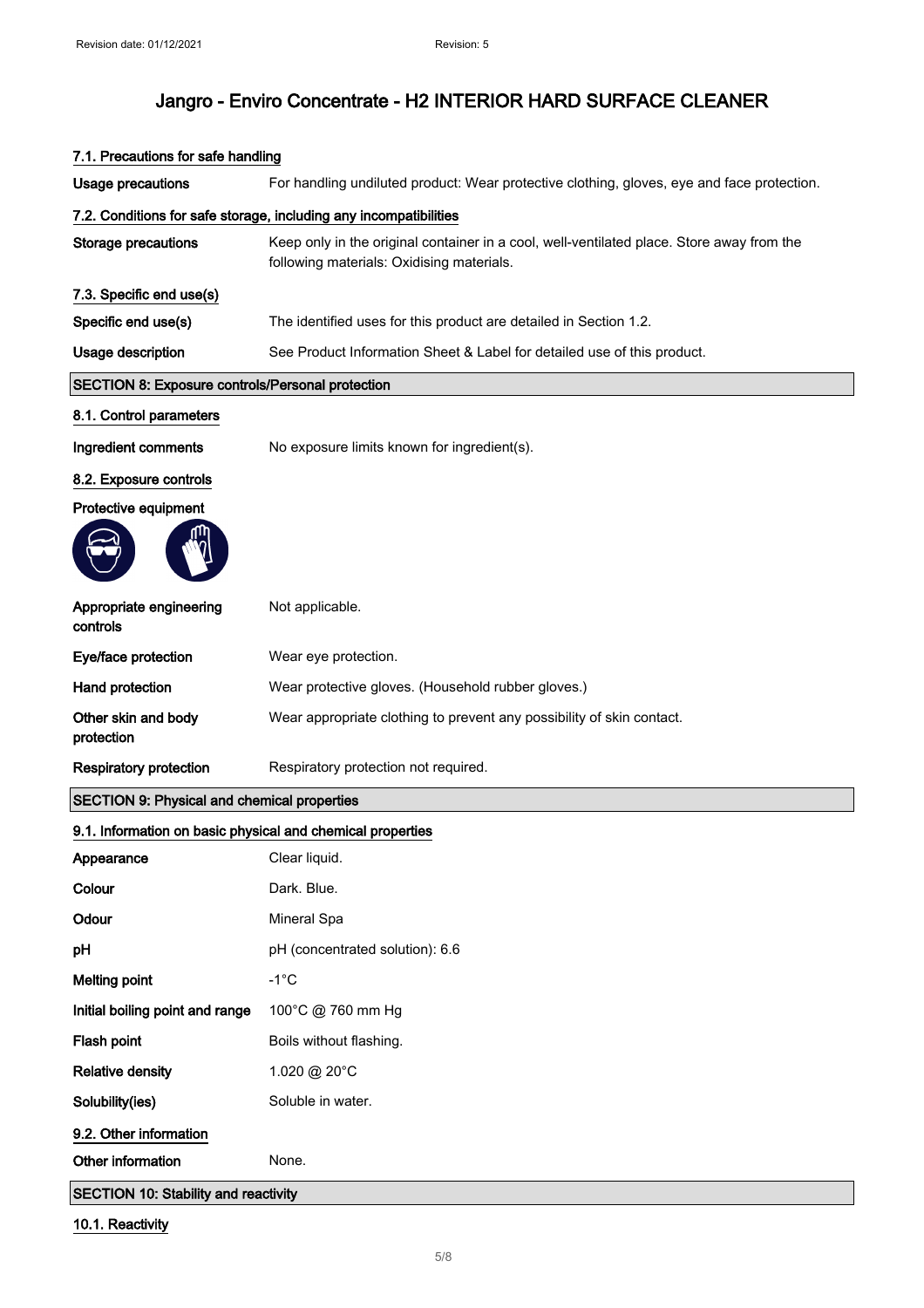| Reactivity                                   | There are no known reactivity hazards associated with this product.                                                                                                                                                                                                                      |  |
|----------------------------------------------|------------------------------------------------------------------------------------------------------------------------------------------------------------------------------------------------------------------------------------------------------------------------------------------|--|
| 10.2. Chemical stability                     |                                                                                                                                                                                                                                                                                          |  |
| <b>Stability</b>                             | No particular stability concerns.                                                                                                                                                                                                                                                        |  |
| 10.3. Possibility of hazardous reactions     |                                                                                                                                                                                                                                                                                          |  |
| Possibility of hazardous<br>reactions        | See sections 10.1, 10.4 & 10.5                                                                                                                                                                                                                                                           |  |
| 10.4. Conditions to avoid                    |                                                                                                                                                                                                                                                                                          |  |
| <b>Conditions to avoid</b>                   | There are no known conditions that are likely to result in a hazardous situation.                                                                                                                                                                                                        |  |
| 10.5. Incompatible materials                 |                                                                                                                                                                                                                                                                                          |  |
| Materials to avoid                           | No specific material or group of materials is likely to react with the product to produce a<br>hazardous situation.                                                                                                                                                                      |  |
| 10.6. Hazardous decomposition products       |                                                                                                                                                                                                                                                                                          |  |
| Hazardous decomposition<br>products          | No known hazardous decomposition products.                                                                                                                                                                                                                                               |  |
| <b>SECTION 11: Toxicological information</b> |                                                                                                                                                                                                                                                                                          |  |
| 11.1. Information on toxicological effects   |                                                                                                                                                                                                                                                                                          |  |
| <b>Toxicological effects</b>                 | We have not carried out any animal testing for this product. Any ATE figures quoted below are<br>from Toxicity Classifications that have been carried out using ATE (Acute Toxicity Estimate)<br>Calculation Method using LD50 or ATE figures provided by the Raw Material Manufacturer. |  |
| Other health effects                         | Low oral toxicity, but ingestion may cause irritation of the gastro-intestinal tract.                                                                                                                                                                                                    |  |
| Acute toxicity - oral                        |                                                                                                                                                                                                                                                                                          |  |
| Notes (oral LD <sub>50</sub> )               | Based on available data the classification criteria are not met.                                                                                                                                                                                                                         |  |
| ATE oral (mg/kg)                             | 16,666.67                                                                                                                                                                                                                                                                                |  |
| <b>SECTION 12: Ecological information</b>    |                                                                                                                                                                                                                                                                                          |  |
| Ecotoxicity                                  | Not regarded as dangerous for the environment.                                                                                                                                                                                                                                           |  |
| 12.1. Toxicity                               |                                                                                                                                                                                                                                                                                          |  |
| <b>Toxicity</b>                              | We have not carried out any Aquatic testing, therefore we have no Aquatic Toxicity Data<br>specifically for this product. The Aquatic Toxicity Data, where provided by the raw material<br>manufacturer for ingredients with aquatic toxicity, can be made available on request.         |  |
| 12.2. Persistence and degradability          |                                                                                                                                                                                                                                                                                          |  |
| Persistence and degradability                | The surfactant(s) contained in this product complies(comply) with the biodegradability criteria<br>as laid down in Regulation (EC) No. 648/2004 on detergents. and UK Regulation: SI 2020 No.<br>1617 "The Detergents (Amendment) (EU Exit) Regulations 2020".                           |  |
| 12.3. Bioaccumulative potential              |                                                                                                                                                                                                                                                                                          |  |
| <b>Bioaccumulative potential</b>             | The product does not contain any substances expected to be bioaccumulating.                                                                                                                                                                                                              |  |
| 12.4. Mobility in soil                       |                                                                                                                                                                                                                                                                                          |  |
| <b>Mobility</b>                              | Not known.                                                                                                                                                                                                                                                                               |  |
| 12.5. Results of PBT and vPvB assessment     |                                                                                                                                                                                                                                                                                          |  |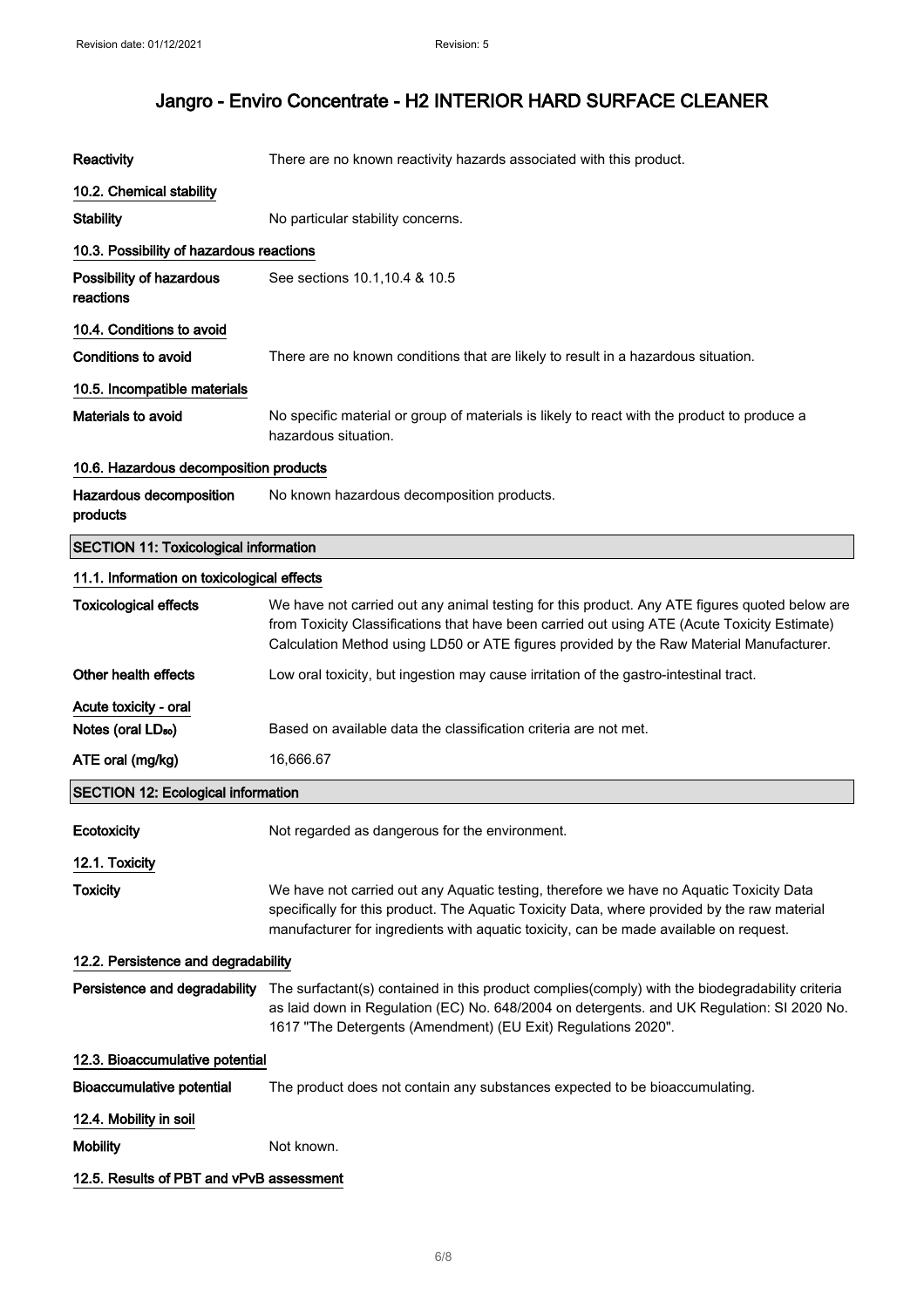| Results of PBT and vPvB | This product does not contain any substances classified as PBT or vPvB. |
|-------------------------|-------------------------------------------------------------------------|
| assessment              |                                                                         |

#### 12.6. Other adverse effects

Other adverse effects Not known.

#### SECTION 13: Disposal considerations

#### 13.1. Waste treatment methods

Disposal methods Discharge used solutions to drain. Small amounts (less than 5 Litres) of unwanted product may be flushed with water to sewer. Larger volumes must be sent for disposal as special waste. Rinse out empty container with water and consign to normal waste.

#### SECTION 14: Transport information

General Not classified for Transport.

#### 14.1. UN number

Not applicable.

#### 14.2. UN proper shipping name

Not applicable.

#### 14.3. Transport hazard class(es)

Not regulated.

#### 14.4. Packing group

Not applicable.

#### 14.5. Environmental hazards

#### Environmentally hazardous substance/marine pollutant No.

#### 14.6. Special precautions for user

Not applicable.

#### 14.7. Transport in bulk according to Annex II of MARPOL and the IBC Code

Transport in bulk according to Not applicable. Annex II of MARPOL 73/78 and the IBC Code

#### SECTION 15: Regulatory information

#### 15.1. Safety, health and environmental regulations/legislation specific for the substance or mixture

```
EU legislation Safety Data Sheet prepared in accordance with EU Regulation: "REACH Commission
                 Regulation (EU) No 2015/830 (which amends Regulation (EC) No 453/2010 & 1907/2006)."
                 and UK Regulation: "SI 2020 No. 1577 - The REACH etc. (Amendment etc.) (EU Exit)
                 Regulations 2020".
                 The product is as classified under - EU GHS: CLP - "Regulation (EC) No 1272/2008
                 classification, labelling & packaging of substances & mixtures." and UK GHS: "SI 2020 No.
                 1567 - The Chemicals (Health and Safety) and Genetically Modified Organisms (Contained
                 Use) (Amendment etc.) (EU Exit) Regulations 2020.".
                 Ingredients are listed with classification under - EU GHS: CLP - "Regulation (EC) No
                 1272/2008 classification, labelling & packaging of substances & mixtures." and UK GHS: "SI
                 2020 No. 1567 - The Chemicals (Health and Safety) and Genetically Modified Organisms
                 (Contained Use) (Amendment etc.) (EU Exit) Regulations 2020.".
```